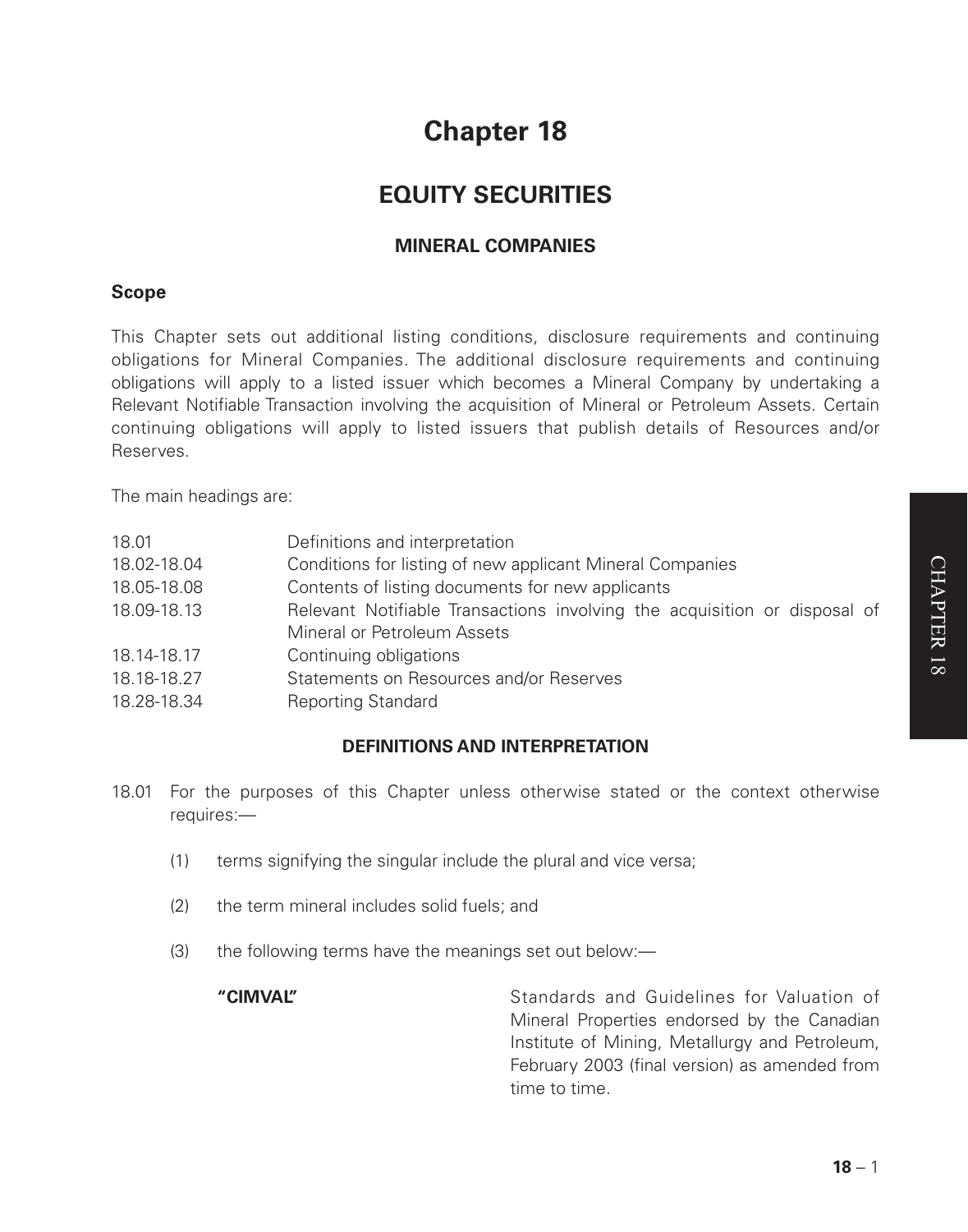| "Competent Evaluator"       | a Competent Person undertaking valuations<br>that satisfies rule 18.23.                                                                                                                                                                                                                                                                                                                                                                                                                                                                                                                                                                              |
|-----------------------------|------------------------------------------------------------------------------------------------------------------------------------------------------------------------------------------------------------------------------------------------------------------------------------------------------------------------------------------------------------------------------------------------------------------------------------------------------------------------------------------------------------------------------------------------------------------------------------------------------------------------------------------------------|
| "Competent Person"          | a person that satisfies rules 18.21 and 18.22.                                                                                                                                                                                                                                                                                                                                                                                                                                                                                                                                                                                                       |
| "Competent Person's Report" | the public report prepared by a Competent<br>Person on Resources and/or Reserves, in<br>compliance with this Chapter (rules 18.18 to<br>18.33) and the applicable Reporting Standard<br>as modified by this Chapter.                                                                                                                                                                                                                                                                                                                                                                                                                                 |
| "Contingent Resources"      | those quantities of Petroleum estimated, at<br>a given date, to be potentially recoverable<br>from known accumulations by application<br>of development projects, but which are not<br>currently considered to be commercially<br>recoverable due to one or more contingencies.                                                                                                                                                                                                                                                                                                                                                                      |
| "Feasibility Study"         | a comprehensive design and costing study<br>of the selected option for the development<br>of a mineral project in which appropriate<br>assessments have been made of realistically<br>assumed geological, mining, metallurgical,<br>economic, marketing, legal, environmental,<br>social, governmental, engineering, operational<br>and all other relevant factors, which are<br>considered in enough detail to demonstrate<br>at the time of reporting that extraction is<br>reasonably justified and the factors reasonably<br>serve as the basis for a final decision by a<br>financial institution to finance the development<br>of the project. |
| "Indicated Resource"        | that part of a mineral Resource for which<br>tonnage, densities, shape, physical<br>characteristics, grade and mineral content<br>can be estimated with a reasonable level of<br>confidence.                                                                                                                                                                                                                                                                                                                                                                                                                                                         |
| "Inferred Resource"         | that part of a mineral Resource for which<br>tonnage, grade and mineral content can be<br>estimated with a low level of confidence. It is<br>inferred from geological evidence, sampling<br>and assumed but not verified geological and/or<br>grade continuity.                                                                                                                                                                                                                                                                                                                                                                                      |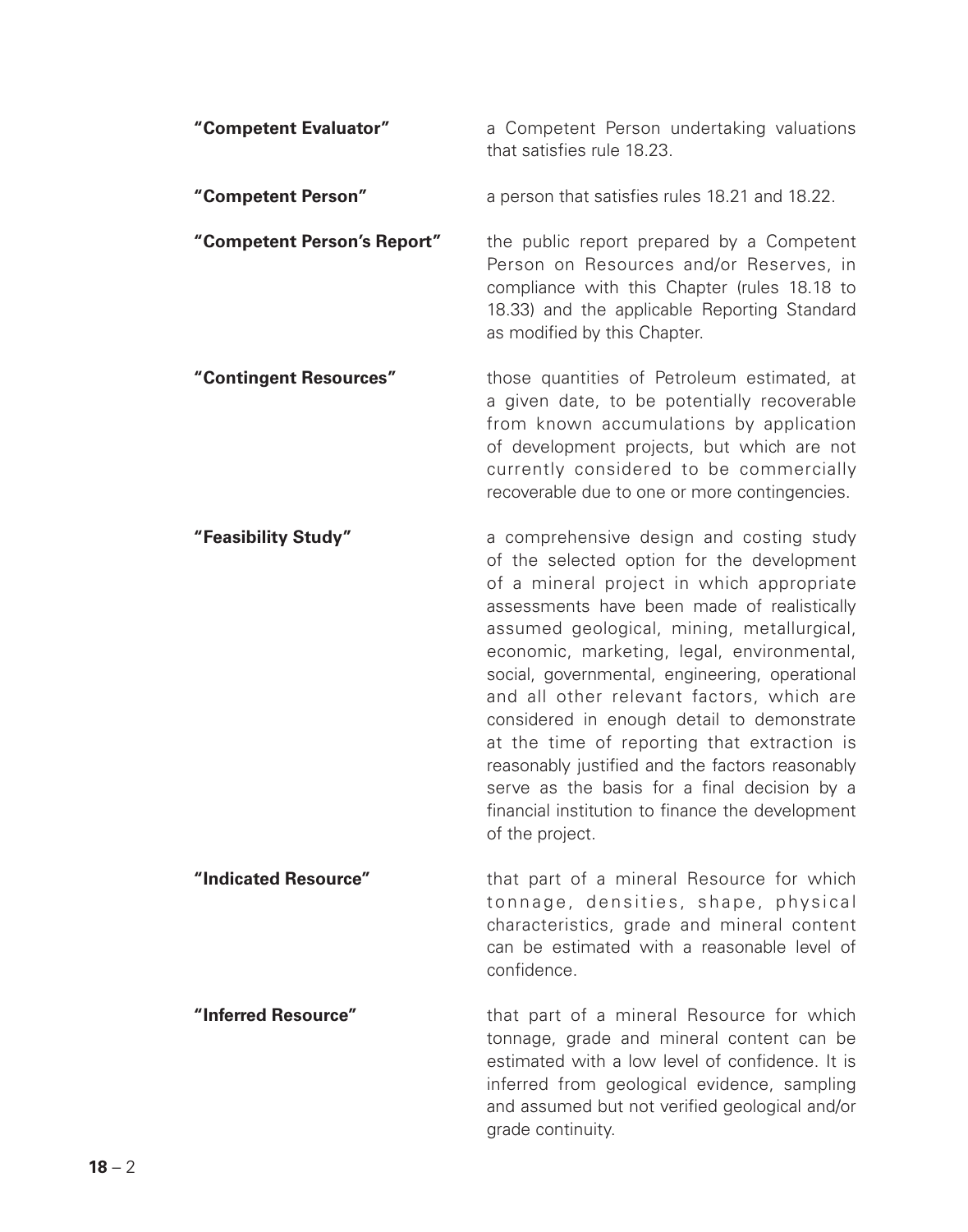| "IOSCO Multilateral MOU"      | the International Organisation of Securities<br>Commissions Multilateral Memorandum of<br>Understanding Concerning Consultation and<br>Co-operation and the Exchange of Information<br>dated May 2002 as amended from time to<br>time.                                                          |
|-------------------------------|-------------------------------------------------------------------------------------------------------------------------------------------------------------------------------------------------------------------------------------------------------------------------------------------------|
| "JORC Code"                   | the Australasian Code for Reporting of<br>Exploration Results, Mineral Resources and<br>Ore Reserves (2004 edition), as published<br>by the Joint Ore Reserves Committee, as<br>amended from time to time.                                                                                      |
| "Major Activity"              | an activity of an issuer and/or its subsidiaries<br>which represents 25% or more of the total<br>assets, revenue or operating expenses of<br>the issuer and its subsidiaries. Reference<br>should be made to the issuer's latest audited<br>consolidated financial statements.                  |
| "Measured Resource"           | that part of a mineral Resource for which<br>tonnage, densities, shape, physical<br>characteristics, grade and mineral content can<br>be estimated with a high level of confidence.                                                                                                             |
| "Mineral or Petroleum Assets" | mineral assets and/or Petroleum assets or the<br>equivalent as defined in either CIMVAL, the<br>SAMVAL Code, or the VALMIN Code.                                                                                                                                                                |
| "Mineral Company"             | a new applicant whose Major Activity (whether<br>directly or through its subsidiaries) is the<br>exploration for and/or extraction of Natural<br>Resources, or a listed issuer that completes<br>a Relevant Notifiable Transaction involving the<br>acquisition of Mineral or Petroleum Assets. |
| "Natural Resources"           | mineral and/or Petroleum.                                                                                                                                                                                                                                                                       |
| "NPVs"                        | net present values.                                                                                                                                                                                                                                                                             |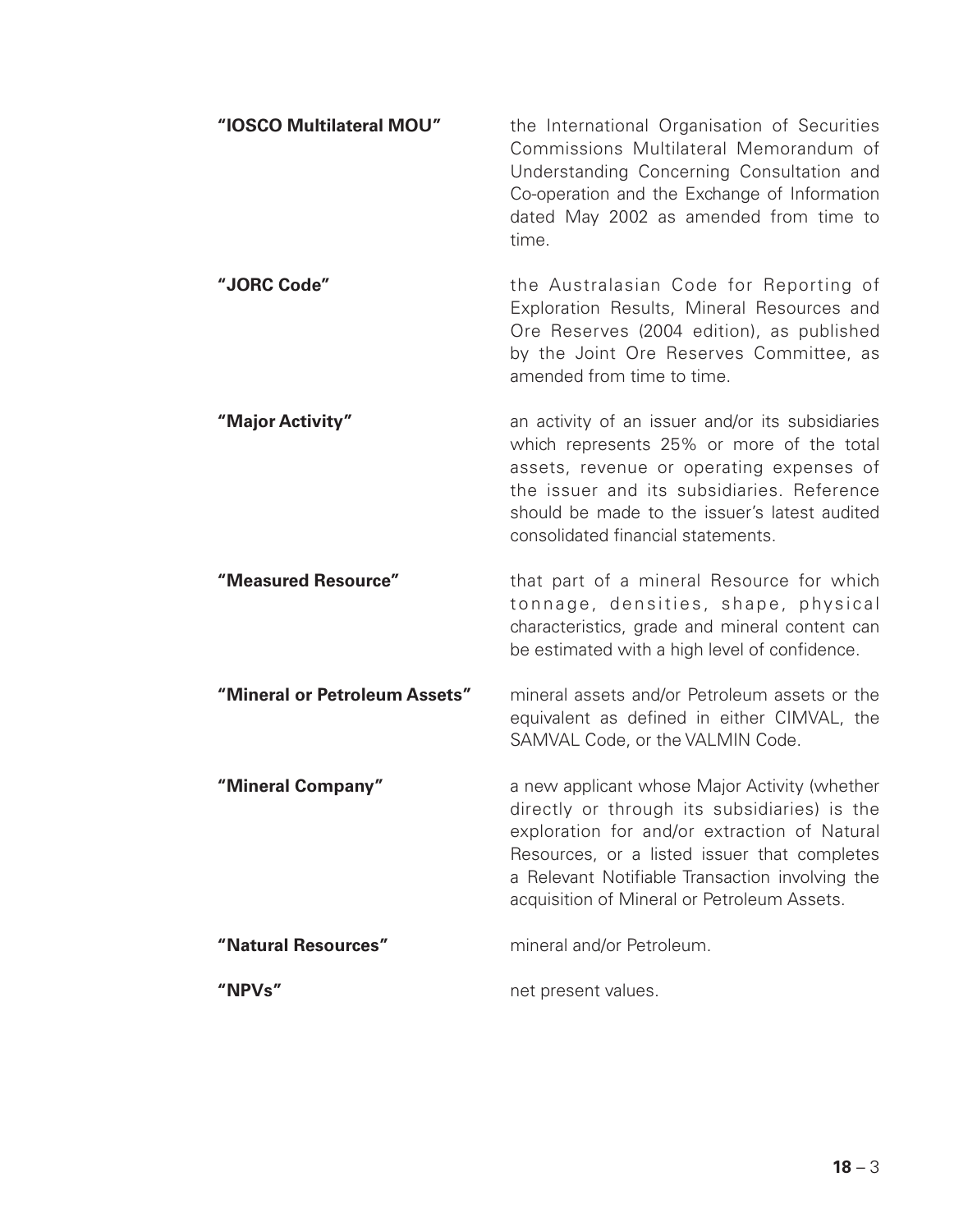| "NI 43-101"             | also referred to as National Instrument 43-<br>101, the (Canadian) Standards of Disclosure for<br>Mineral Projects, including Companion Policy<br>43-101 as amended from time to time.                                                                                                                                                                                                                                                                                                                                                                                                                                                                                                                         |
|-------------------------|----------------------------------------------------------------------------------------------------------------------------------------------------------------------------------------------------------------------------------------------------------------------------------------------------------------------------------------------------------------------------------------------------------------------------------------------------------------------------------------------------------------------------------------------------------------------------------------------------------------------------------------------------------------------------------------------------------------|
| "Petroleum"             | a naturally occurring mixture consisting of<br>hydrocarbons in the gaseous, liquid or solid<br>phase, as further defined in PRMS.                                                                                                                                                                                                                                                                                                                                                                                                                                                                                                                                                                              |
| "Possible Reserves"     | those quantities of Petroleum which analysis<br>of geoscience and engineering data suggest<br>are less likely to be recoverable than Probable<br>Reserves.                                                                                                                                                                                                                                                                                                                                                                                                                                                                                                                                                     |
| "Pre-feasibility Study" | a comprehensive study of the viability of a<br>mineral project that has advanced to a stage<br>where the mining method, for underground<br>mining, or the pit configuration, for an open<br>pit, has been established and an effective<br>method of mineral processing has been<br>determined. It includes a financial analysis<br>based on realistically assumed or reasonable<br>assumptions of technical, engineering, legal,<br>operating, economic, social, and environmental<br>factors and the evaluation of other relevant<br>factors which are enough for a Competent<br>Person, acting reasonably, to determine if all or<br>part of the mineral Resource may be classified<br>as a mineral Reserve. |
| "PRMS"                  | the Petroleum Resources Management<br>System published by the Society of Petroleum<br>Engineers, American Association of Petroleum<br>Geologists, World Petroleum Council, and<br>Society of Petroleum Evaluation Engineers in<br>March 2007 as amended from time to time.                                                                                                                                                                                                                                                                                                                                                                                                                                     |
| "Probable Reserves"     | (1) with regard to minerals, the economically<br>mineable part of an Indicated, and in some<br>circumstances, a Measured Resource.                                                                                                                                                                                                                                                                                                                                                                                                                                                                                                                                                                             |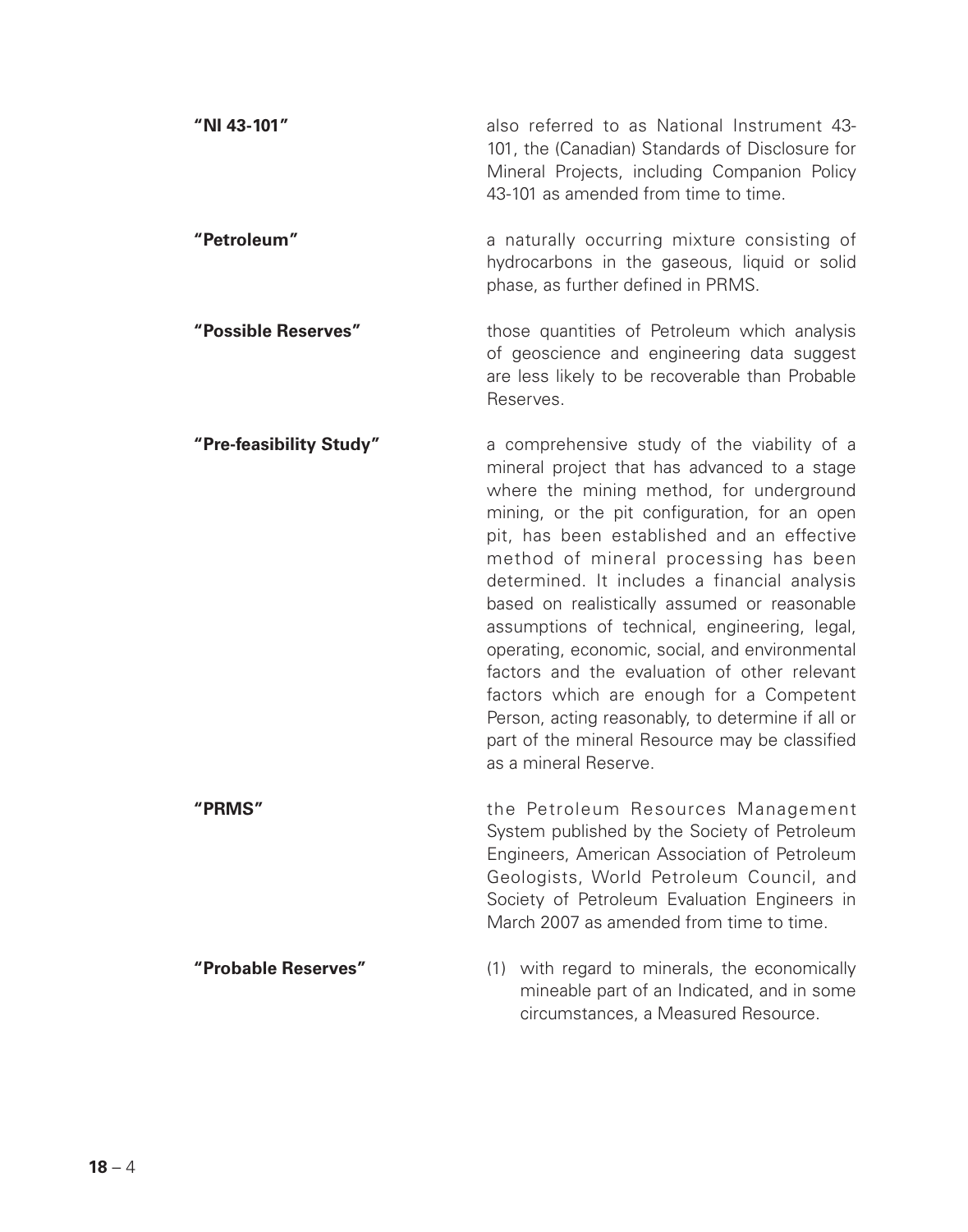(2) with regard to Petroleum, those quantities of Petroleum which analysis of geoscience and engineering data show are less likely to be recovered than Proved Reserves but more certain to be recovered than Possible Reserves. **"Prospective Resources"** those quantities of Petroleum estimated, as of a given date, to be potentially recoverable from undiscovered accumulations. **"Proved Reserves"** (1) with regard to minerals, the economically mineable part of a Measured Resource. (2) with regard to Petroleum, those quantities of Petroleum, which, by analysis of geoscience and engineering data, can be estimated with reasonable certainty to be commercially recoverable, from a given date forward, from known reservoirs and under defined economic conditions, operating methods, and government regulations. **"Recognised Professional** a self-regulatory organisation of professional **Organisation"** individuals in the mining or Petroleum industry which admits individuals on the basis of their academic qualifications and experience, requires compliance with professional standards of competence and ethics established by the organisation and has disciplinary powers including the power to suspend or expel a member. **"Relevant Notifiable Transaction"** a transaction that constitutes a major transaction, very substantial disposal, very substantial acquisition, extreme transaction and reverse takeover.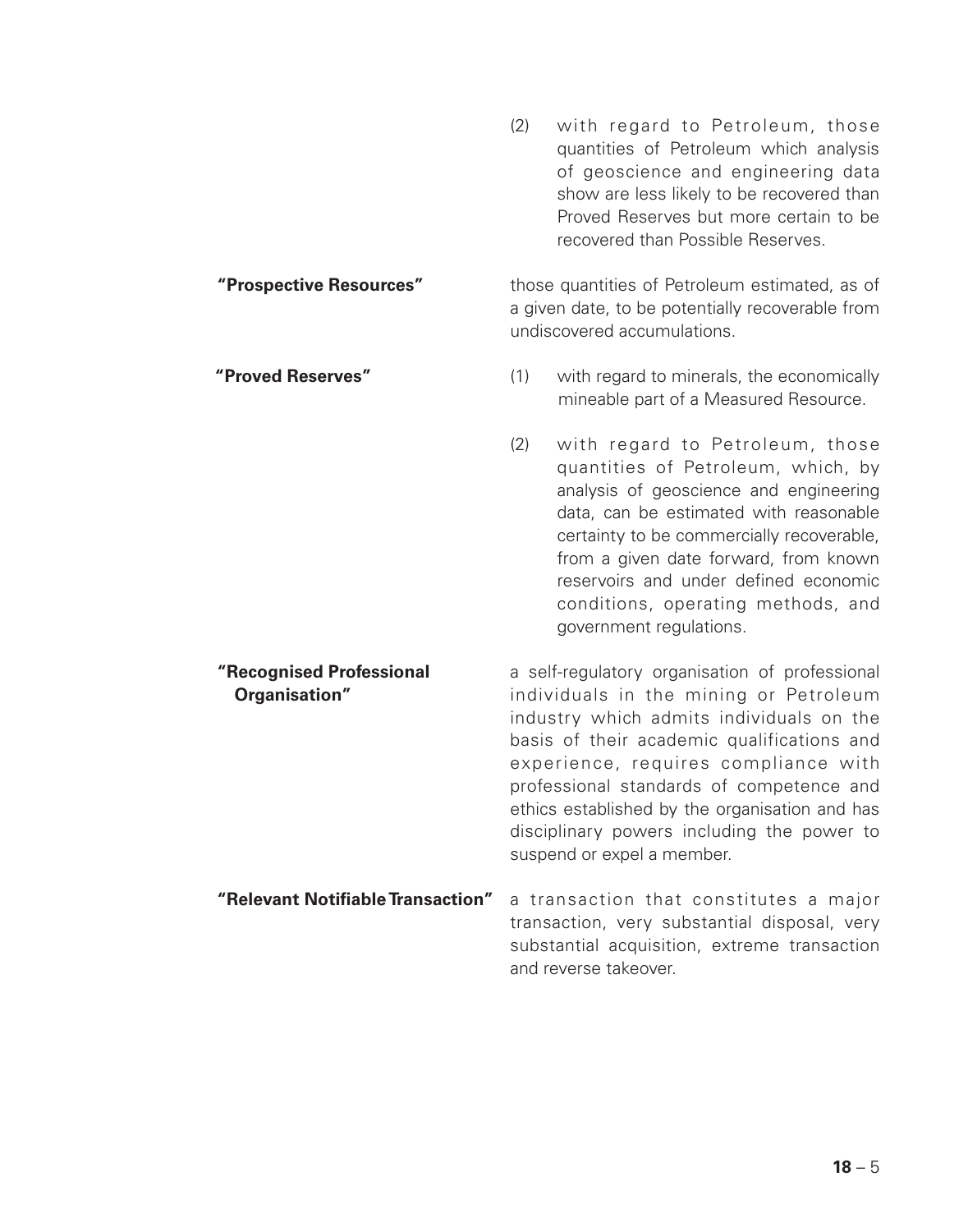| "Reporting Standard" | a recognised standard acceptable to the<br>Exchange, including: |                                                                                                                                                                                                                                                                                                                                                                                                                                                          |  |
|----------------------|-----------------------------------------------------------------|----------------------------------------------------------------------------------------------------------------------------------------------------------------------------------------------------------------------------------------------------------------------------------------------------------------------------------------------------------------------------------------------------------------------------------------------------------|--|
|                      | (1)                                                             | the JORC Code, NI 43-101, and the<br>SAMREC Code, with regard to mineral<br>Resources and Reserves;                                                                                                                                                                                                                                                                                                                                                      |  |
|                      | (2)                                                             | PRMS with regard to Petroleum<br>Resources and Reserves; and                                                                                                                                                                                                                                                                                                                                                                                             |  |
|                      | (3)                                                             | CIMVAL, the SAMVAL Code, and the<br>VALMIN Code, with regard to valuations.                                                                                                                                                                                                                                                                                                                                                                              |  |
| "Reserve"            | (1)                                                             | with regard to minerals, the economically<br>mineable part of a Measured, and/or<br>Indicated Resource, taking into account<br>diluting materials and allowances<br>for losses, which may occur when<br>the material is mined. Appropriate<br>assessments to a minimum of a Pre-<br>feasibilty Study must have been carried<br>out. Mineral Reserves are sub-divided<br>in order of increasing confidence into<br>Probable Reserves and Proved Reserves. |  |

- *Note: Although the term mineral Reserve is used throughout this Chapter it is recognised that the term ore reserve is used in the JORC Code.*
- (2) with regard to Petroleum, those quantities of Petroleum anticipated to be commercially recoverable by the application of development projects to known accumulations from a given date forward under defined conditions.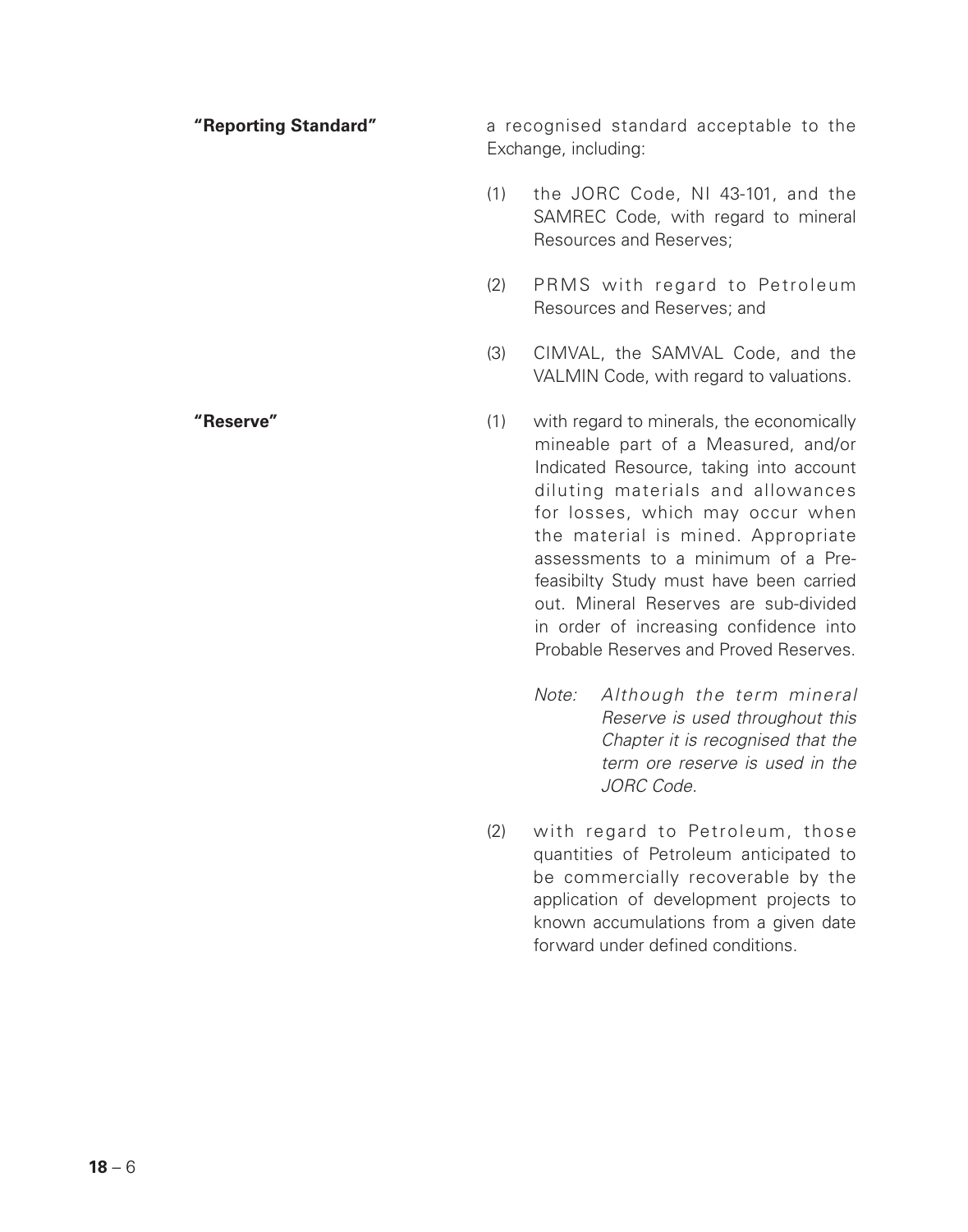# **"Resource"** (1) with regard to minerals, a concentration or occurrence of material of intrinsic economic interest in or on the Earth's crust in such form, quality and quantity that there are reasonable prospects for their eventual economic extraction. The location, quantity, grade, geological characteristics and continuity of a mineral Resource are known, estimated or interpreted from specific geological evidence and knowledge. Mineral Resources are sub-divided, in order of increasing geological confidence, into Inferred, Indicated and Measured Resources, as defined in the JORC Code. (2) with regard to Petroleum, Contingent Resources and/or Prospective Resources. **"SAMREC Code"** the South African Code for the Reporting of Exploration Results, Mineral Resources and Mineral Reserves (2007 edition) as amended from time to time. **"SAMVAL Code"** the South African Code for the Reporting of Mineral Asset Valuation (2008 edition) as amended from time to time. **"Scoping Study"** a preliminary evaluation of a mineral project, including an assessment of the economic viability of mineral Resources. Scoping Studies should include forecast production schedules and cost estimates based on data under which the Resources are identified.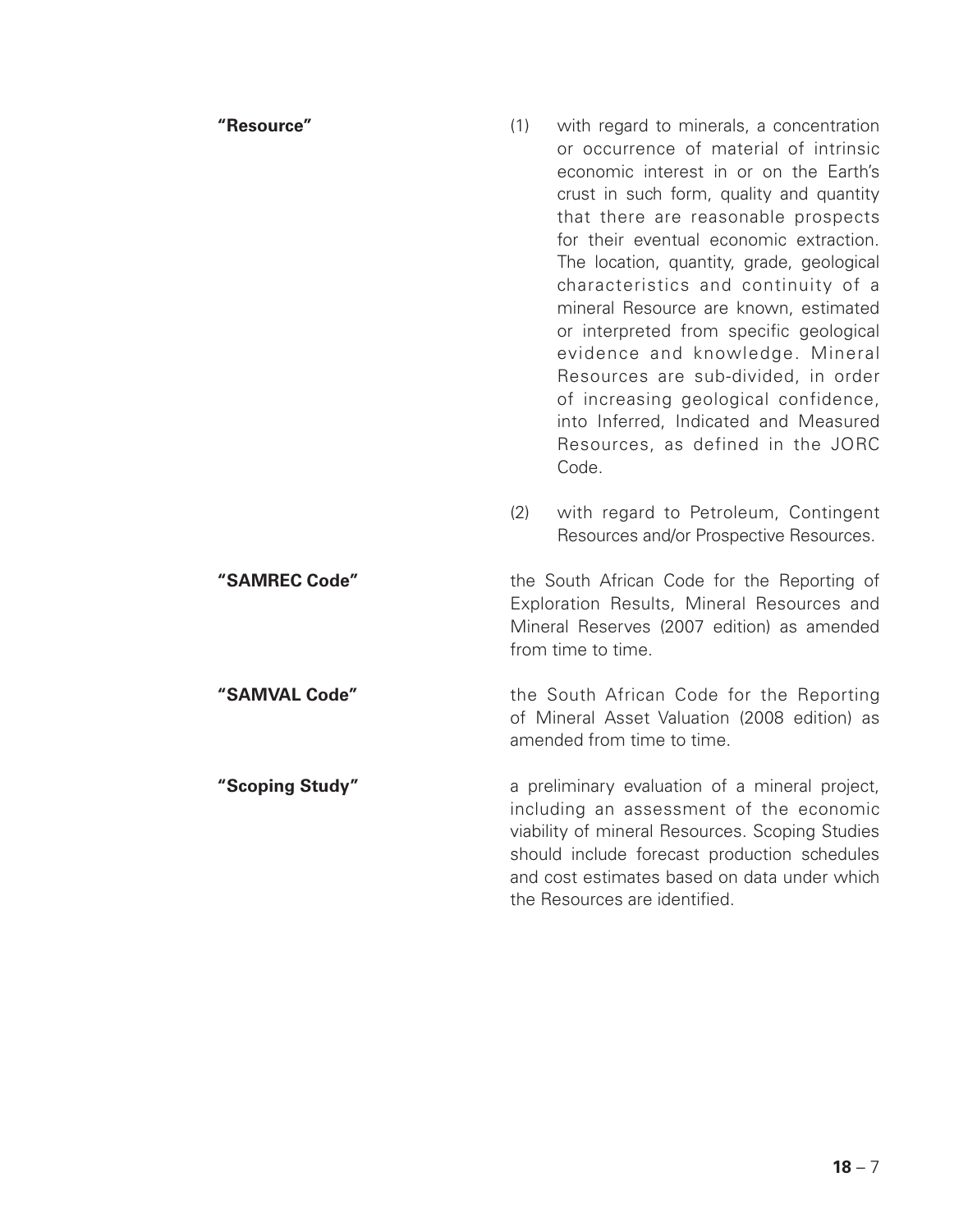| "VALMIN Code"      | the Code for the Technical Assessment and<br>Valuation of Mineral and Petroleum Assets<br>and Securities for Independent Expert<br>Reports (2005 edition), as prepared by the<br>VALMIN Committee, a joint committee of The<br>Australasian Institute of Mining and Metallurgy,<br>the Australian Institute of Geoscientists and<br>the Mineral Industry Consultants Association<br>as amended from time to time. |
|--------------------|-------------------------------------------------------------------------------------------------------------------------------------------------------------------------------------------------------------------------------------------------------------------------------------------------------------------------------------------------------------------------------------------------------------------|
| "Valuation Report" | the public valuation report prepared by a<br>Competent Evaluator on Mineral or Petroleum<br>Assets in compliance with this Chapter (rule<br>18.34) and the applicable Reporting Standard,<br>as modified by this Chapter. It may form part of                                                                                                                                                                     |

a Competent Person's Report.

# **CONDITIONS FOR LISTING OF NEW APPLICANT MINERAL COMPANIES**

- 18.02 In addition to satisfying the requirements of Chapter 8, a Mineral Company which has applied for listing must also satisfy the requirements of this Chapter.
- 18.03 A Mineral Company must:—
	- (1) establish that it has the right to participate actively in the exploration for and/or extraction of Natural Resources, either:—
		- (a) through control over a majority (by value) of the assets in which it has invested together with adequate rights over the exploration for and/or extraction of Natural Resources; or

*Note: 'control over a majority' means an interest greater than 50%.*

- (b) through adequate rights (arising under arrangements acceptable to the Exchange), which give it sufficient influence in decisions over the exploration for and/or extraction of the Natural Resources;
- (2) establish that it has at least a portfolio of:—
	- (a) Indicated Resources; or
	- (b) Contingent Resources,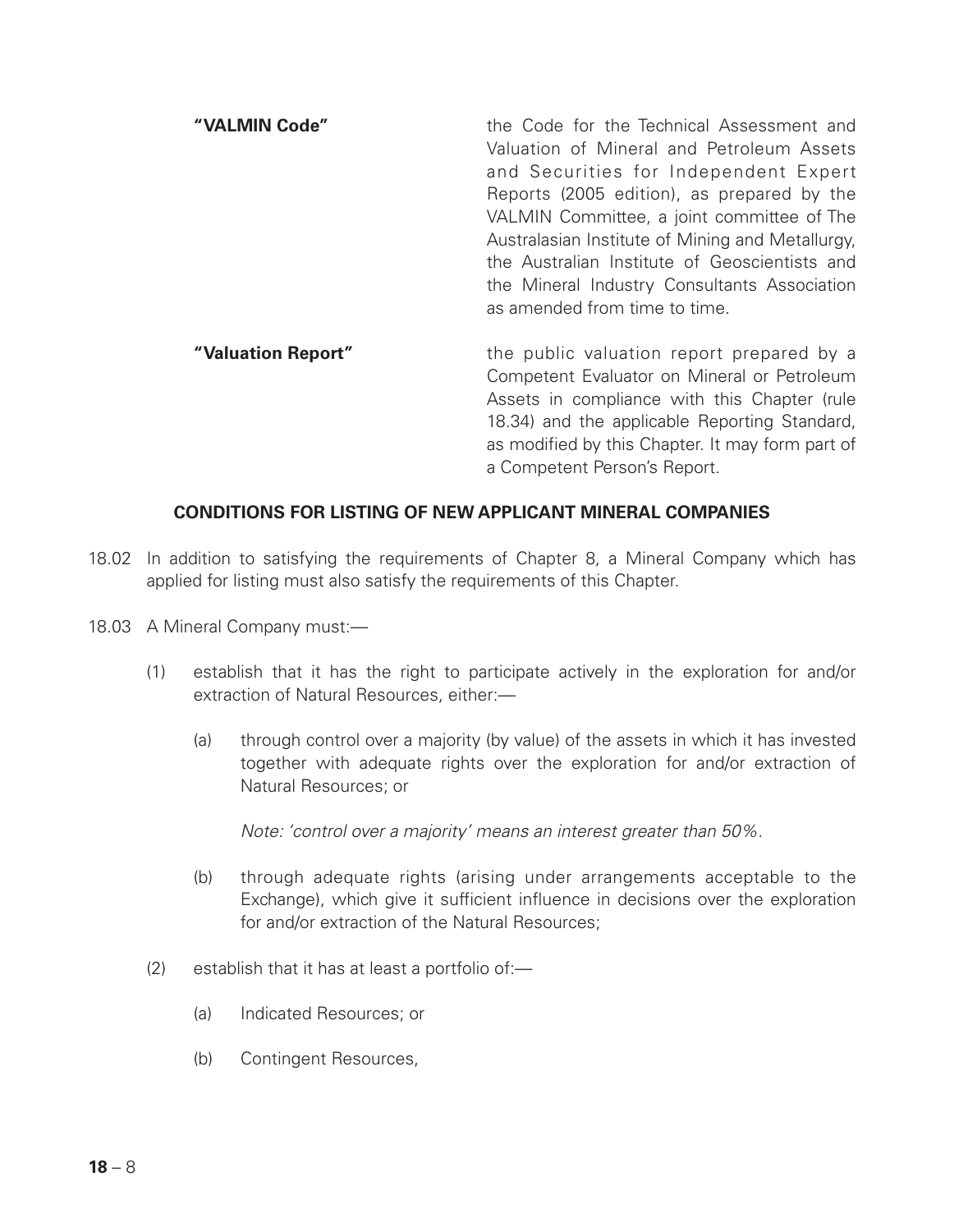identifiable under a Reporting Standard and substantiated in a Competent Person's Report. This portfolio must be meaningful and of sufficient substance to justify a listing;

- (3) if it has commenced production, provide an estimate of cash operating costs including the costs associated with:—
	- (a) workforce employment;
	- (b) consumables;
	- (c) fuel, electricity, water and other services;
	- (d) on and off-site administration;
	- (e) environmental protection and monitoring;
	- (f) transportation of workforce;
	- (g) product marketing and transport;
	- (h) non-income taxes, royalties and other governmental charges; and
	- (i) contingency allowances;

#### *Note: A Mineral Company must:*

- *• set out the components of cash operating costs separately by category;*
- *• explain the reason for any departure from the list of items to be included under cash operating costs; and*
- *• discuss any material cost items that should be highlighted to investors.*
- (4) demonstrate that it has available working capital for 125% of the group's present requirements, that is for at least the next 12 months, which must include:—
	- (a) general, administrative and operating costs;
	- (b) property holding costs; and
	- (c) the cost of any proposed exploration and/or development; and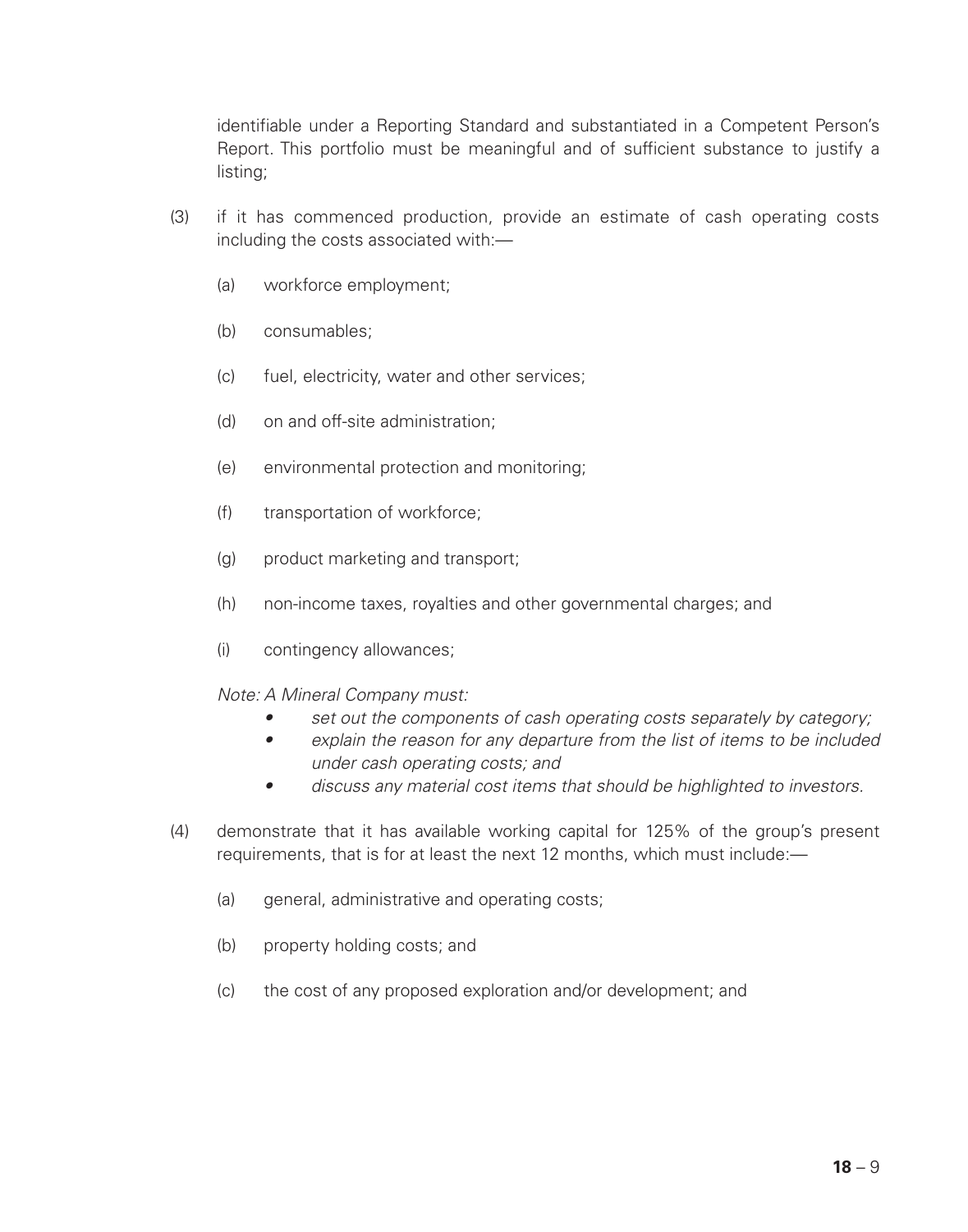*Note: Capital expenditures do not need to be included in working capital requirements. Where they are financed out of borrowings, relevant interest and loan repayments must be included.*

- (5) ensure that its working capital statement in the listing document under Listing Rule 8.21A states it has available sufficient working capital for 125% of the group's present requirements, that is for at least 12 months from the date of its listing document.
- 18.04 If a Mineral Company is unable to satisfy either the profit test in rule 8.05(1), the market capitalisation/revenue/cash flow test in rule 8.05(2), or the market capitalisation/revenue test in rule 8.05(3), it may still apply to be listed if it can establish that its directors and senior managers, taken together, have sufficient experience relevant to the exploration and/or extraction activity that the Mineral Company is pursuing. Individuals relied on must have a minimum of five years relevant industry experience. Details of the relevant experience must be disclosed in the listing document of the new applicant.
	- *Note: A Mineral Company relying on this rule must demonstrate that its primary activity is the exploration for and/or extraction of Natural Resources.*

# **CONTENTS OF LISTING DOCUMENTS FOR NEW APPLICANTS**

- 18.05 In addition to the information set out in Appendix 1A, a Mineral Company must include in its listing document:—
	- (1) a Competent Person's Report;
	- (2) a statement that no material changes have occurred since the effective date of the Competent Person's Report. Where there are material changes, these must be prominently disclosed;
	- (3) the nature and extent of its prospecting, exploration, exploitation, land use and mining rights and a description of the properties to which those rights attach, including the duration and other principal terms and conditions of the concessions and any necessary licences and consents. Details of material rights to be obtained must also be disclosed;
	- (4) a statement of any legal claims or proceedings that may have an influence on its rights to explore or mine;
	- (5) disclosure of specific risks and general risks. Companies should have regard to Guidance Note 7 on suggested risk analysis; and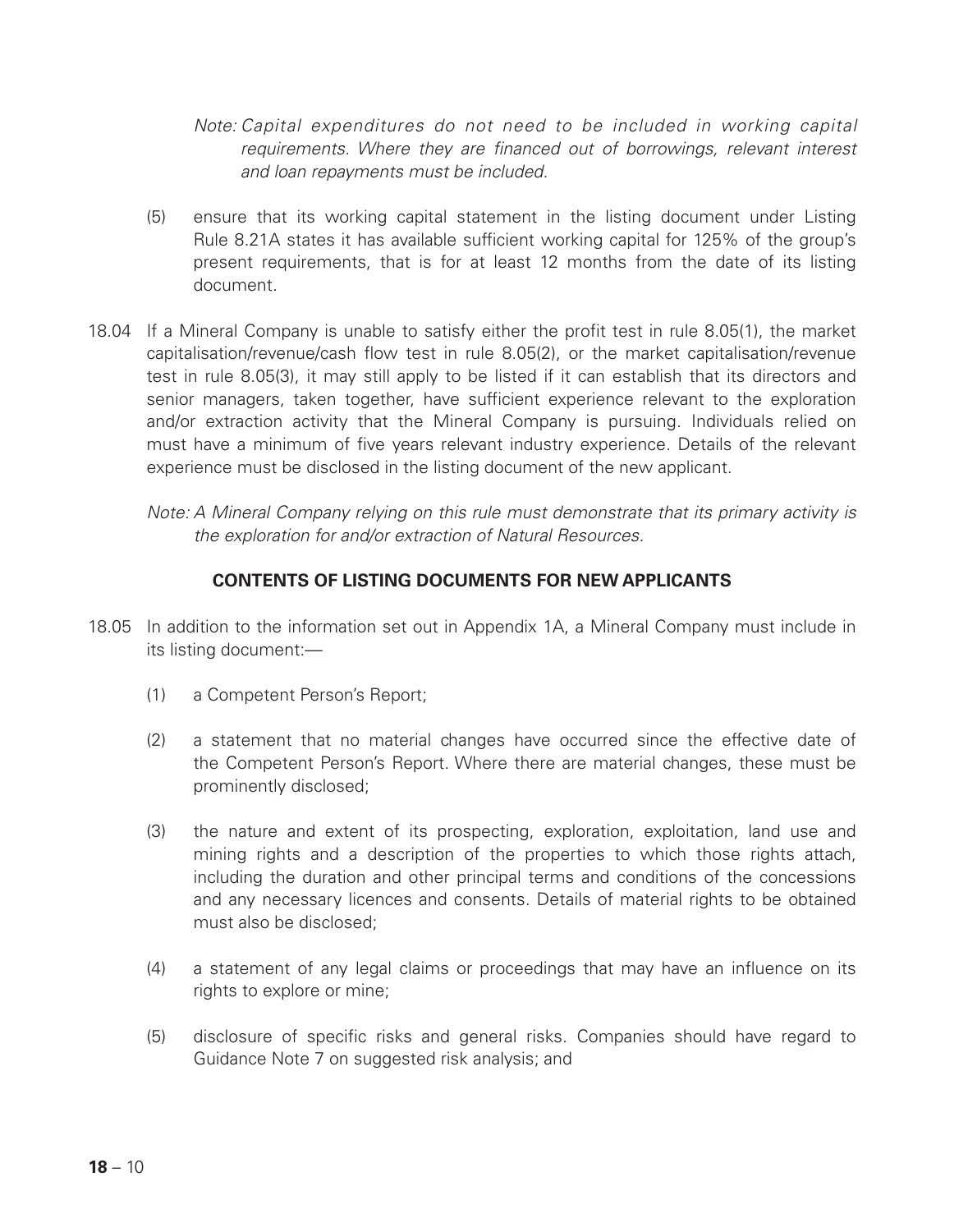- (6) if relevant and material to the Mineral Company's business operations, information on the following:—
	- (a) project risks arising from environmental, social, and health and safety issues;
	- (b) any non-governmental organisation impact on sustainability of mineral and/or exploration projects;
	- (c) compliance with host country laws, regulations and permits, and payments made to host country governments in respect of tax, royalties and other significant payments on a country by country basis;
	- (d) sufficient funding plans for remediation, rehabilitation and, closure and removal of facilities in a sustainable manner;
	- (e) environmental liabilities of its projects or properties;
	- (f) its historical experience of dealing with host country laws and practices, including management of differences between national and local practice;
	- (g) its historical experience of dealing with concerns of local governments and communities on the sites of its mines, exploration properties, and relevant management arrangements; and
	- (h) any claims that may exist over the land on which exploration or mining activity is being carried out, including any ancestral or native claims.

# **Additional disclosure requirements that apply to certain new applicant Mineral Companies**

- 18.06 If a Mineral Company has begun production, it must disclose an estimate of the operating cash cost per appropriate unit for the minerals and/or Petroleum produced.
- 18.07 If a Mineral Company has not yet begun production, it must disclose its plans to proceed to production with indicative dates and costs. These plans must be supported by at least a Scoping Study, substantiated by the opinion of a Competent Person. If exploration rights or rights to extract Resources and/or Reserves have not yet been obtained, relevant risks to obtaining these rights must be prominently disclosed.
- 18.08 If a Mineral Company is involved in the exploration for or extraction of Resources, it must prominently disclose to investors that its Resources may not ultimately be extracted at a profit.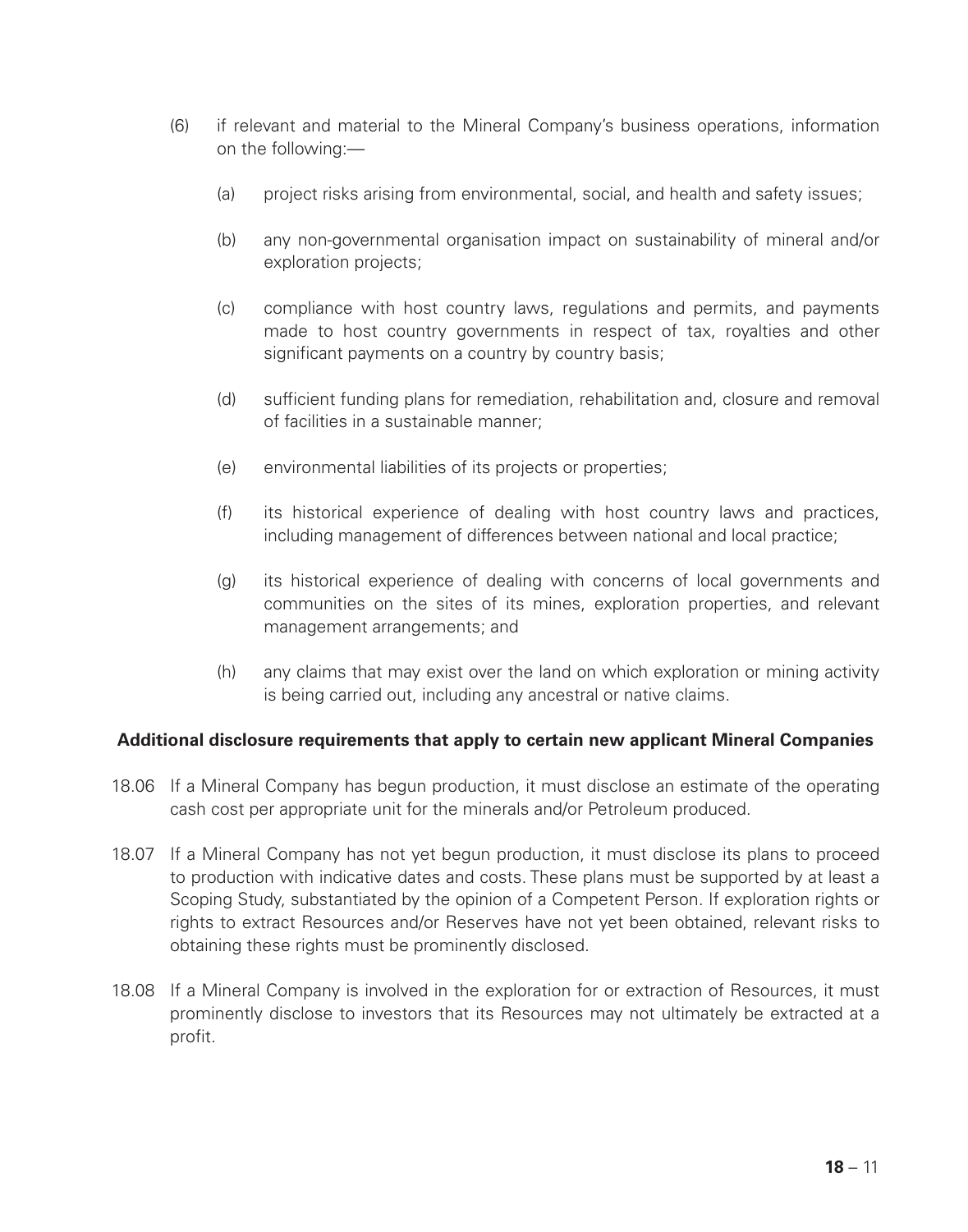# **RELEVANT NOTIFIABLE TRANSACTIONS INVOLVING THE ACQUISITION OR DISPOSAL OF MINERAL OR PETROLEUM ASSETS**

- 18.09 A Mineral Company proposing to acquire or dispose of assets which are solely or mainly Mineral or Petroleum Assets as part of a Relevant Notifiable Transaction must:—
	- (1) comply with Chapter 14 and Chapter 14A, if relevant;
	- (2) produce a Competent Person's Report, which must form part of the relevant circular, on the Resources and/or Reserves being acquired or disposed of as part of the Relevant Notifiable Transaction;

*Note: The Exchange may dispense with the requirement for a Competent Person's Report on disposals where shareholders have sufficient information on the assets being disposed of.*

- (3) in the case of a major (or above) acquisition, produce a Valuation Report, which must form part of the relevant circular, on the Mineral or Petroleum Assets being acquired as part of the Relevant Notifiable Transaction; and
- (4) comply with the requirements of rules 18.05(2) to 18.05(6) in respect of the assets being acquired.

*Note: Material liabilities that remain with the issuer on a disposal must also be discussed.*

# **Requirements that apply to listed issuers**

- 18.10 A listed issuer proposing to acquire assets which are solely or mainly Mineral or Petroleum Assets as part of a Relevant Notifiable Transaction must comply with rule 18.09.
- 18.11 On completion of a Relevant Notifiable Transaction involving the acquisition of Mineral or Petroleum Assets, unless the Exchange decides otherwise, a listed issuer will be treated as a Mineral Company.

#### **Requirements that apply to Mineral Companies and listed issuers**

18.12 The Exchange may dispense with the requirement to produce a new Competent Person's Report or a Valuation Report under rules 18.05(1), 18.09(2) or 18.09(3), if the issuer has available a previously published Competent Person's Report or Valuation Report (or equivalent) which complies with rules 18.18 to 18.34 (where applicable), provided the report is no more than six months old. The issuer must provide this document and a no material change statement in the listing document or circular for the Relevant Notifiable Transaction.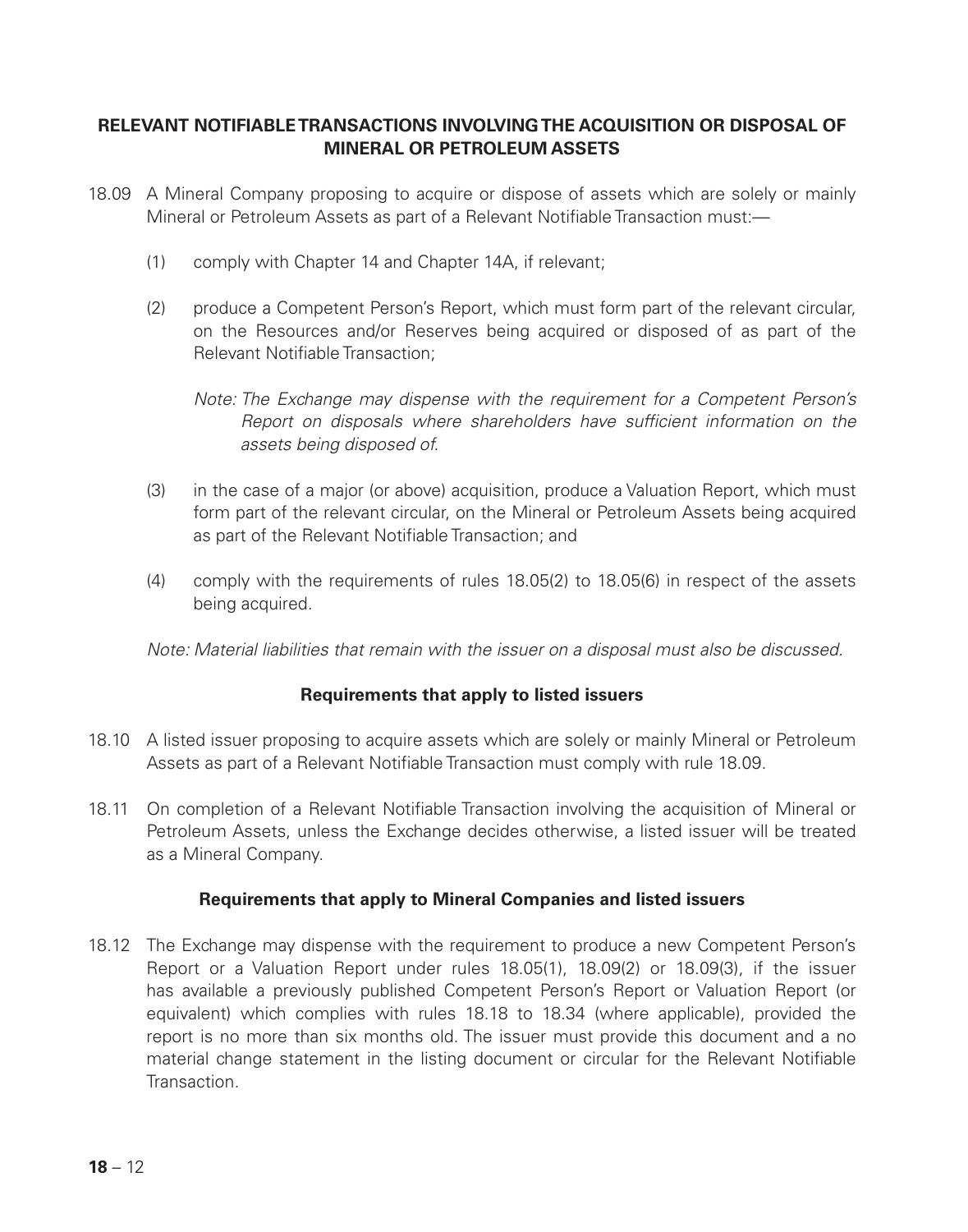18.13 An issuer must obtain the prior written consent of a Competent Person(s) or Competent Evaluator for their material to be included in the form and context in which it appears in a listing document or circular for the Relevant Notifiable Transaction, whether or not such person or firm is retained by the listing applicant or the issuer.

# **CONTINUING OBLIGATIONS**

#### **Disclosure in reports**

18.14 A Mineral Company must include in its interim (half-yearly) and annual reports details of its exploration, development and mining production activities and a summary of expenditure incurred on these activities during the period under review. If there has been no exploration, development or production activity, that fact must be stated.

#### **Publication of Resources and Reserves**

- 18.15 A listed issuer that publicly discloses details of Resources and/or Reserves must give an update of those Resources and/or Reserves once a year in its annual report, in accordance with the reporting standard under which they were previously disclosed or a Reporting Standard.
- 18.16 A Mineral Company must include an update of its Resources and/or Reserves in its annual report in accordance with the Reporting Standard under which they were previously disclosed.
- 18.17 Annual updates of Resources and/or Reserves must comply with rule 18.18.

*Note: Annual updates are not required to be supported by a Competent Person's Report and may take the form of a no material change statement.*

# **STATEMENTS ON RESOURCES AND/OR RESERVES**

# **Presentation of data**

18.18 Any data presented on Resources and/or Reserves by a Mineral Company in a listing document, Competent Person's Report, Valuation Report or annual report, must be presented in tables in a manner readily understandable to a non-technical person. All assumptions must be clearly disclosed and statements should include an estimate of volume, tonnage and grades.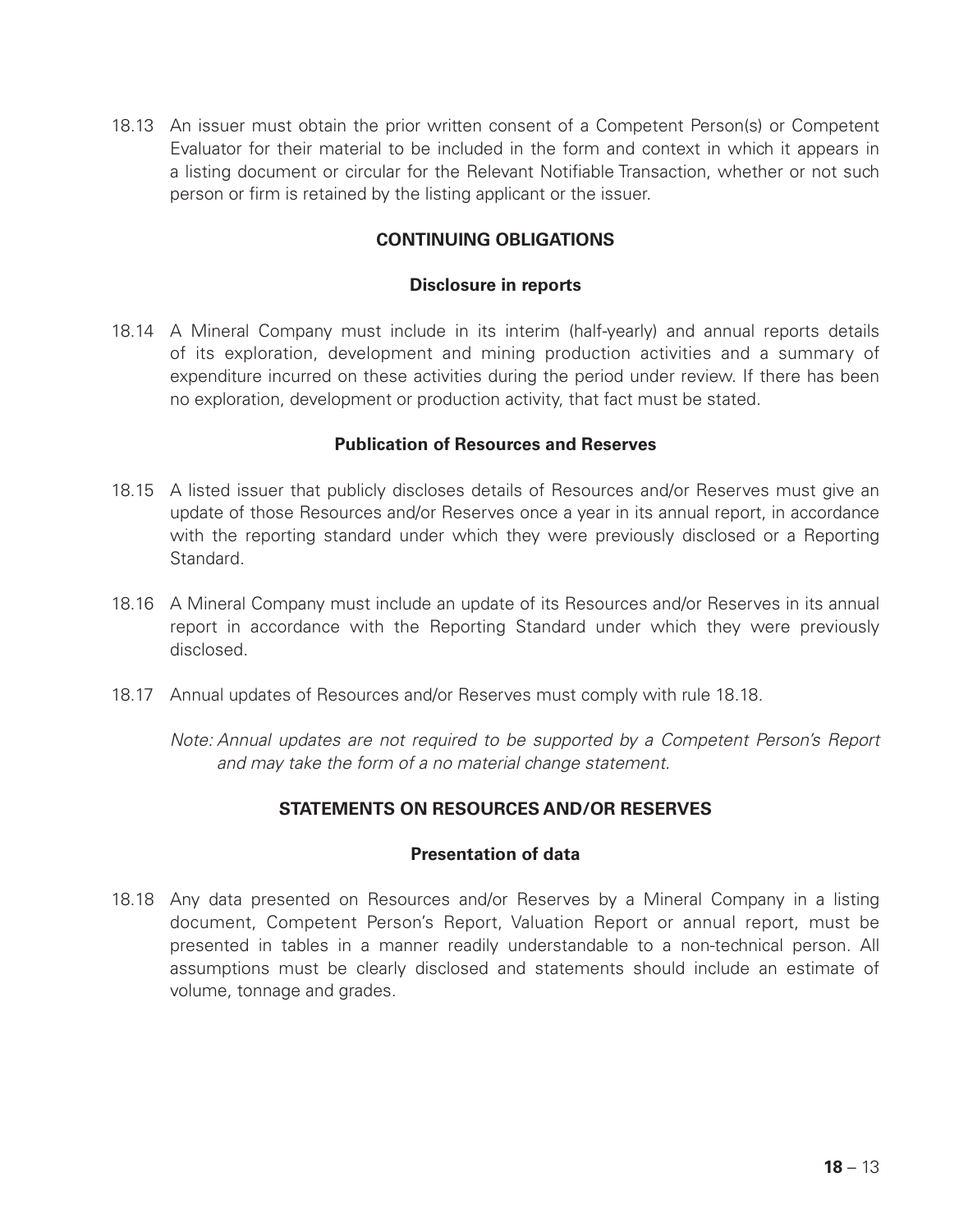# **Basis of evidence**

- 18.19 All statements referring to Resources and/or Reserves:—
	- (1) in any new applicant listing document or circular relating to a Relevant Notifiable Transaction, must be substantiated in a Competent Person's Report which must form part of the document; and
	- (2) in all other cases, must at least be substantiated by the issuer's internal experts.

#### **Petroleum Competent Persons' Reports**

18.20 A Competent Person's Report for Mineral Companies involved in the exploration for and/or extraction of Petroleum Resources and Reserves must include the information set out in Appendix 25.

### **Competent Person**

- 18.21 A Competent Person must:—
	- (1) have a minimum of five years experience relevant to the style of mineralization and type of deposit under consideration or to the type of Petroleum exploration, reserve estimate (as appropriate), and to the activity which the Mineral Company is undertaking;
	- (2) be professionally qualified, and be a member in good standing of a relevant Recognised Professional Organisation, in a jurisdiction where, in the Exchange's opinion, the statutory securities regulator has satisfactory arrangements (either by way of the IOSCO Multilateral MOU or other bi-lateral agreement acceptable to the Exchange) with the Commission for mutual assistance and exchange of information for enforcing and securing compliance with the laws and regulations of that jurisdiction and Hong Kong; and
	- (3) take overall responsibility for the Competent Person's Report.
- 18.22 A Competent Person must be independent of the issuer, its directors, senior management and advisers. Specifically the Competent Person retained must:—
	- (1) have no economic or beneficial interest (present or contingent) in any of the assets being reported on;
	- (2) not be remunerated with a fee dependent on the findings of the Competent Person's Report;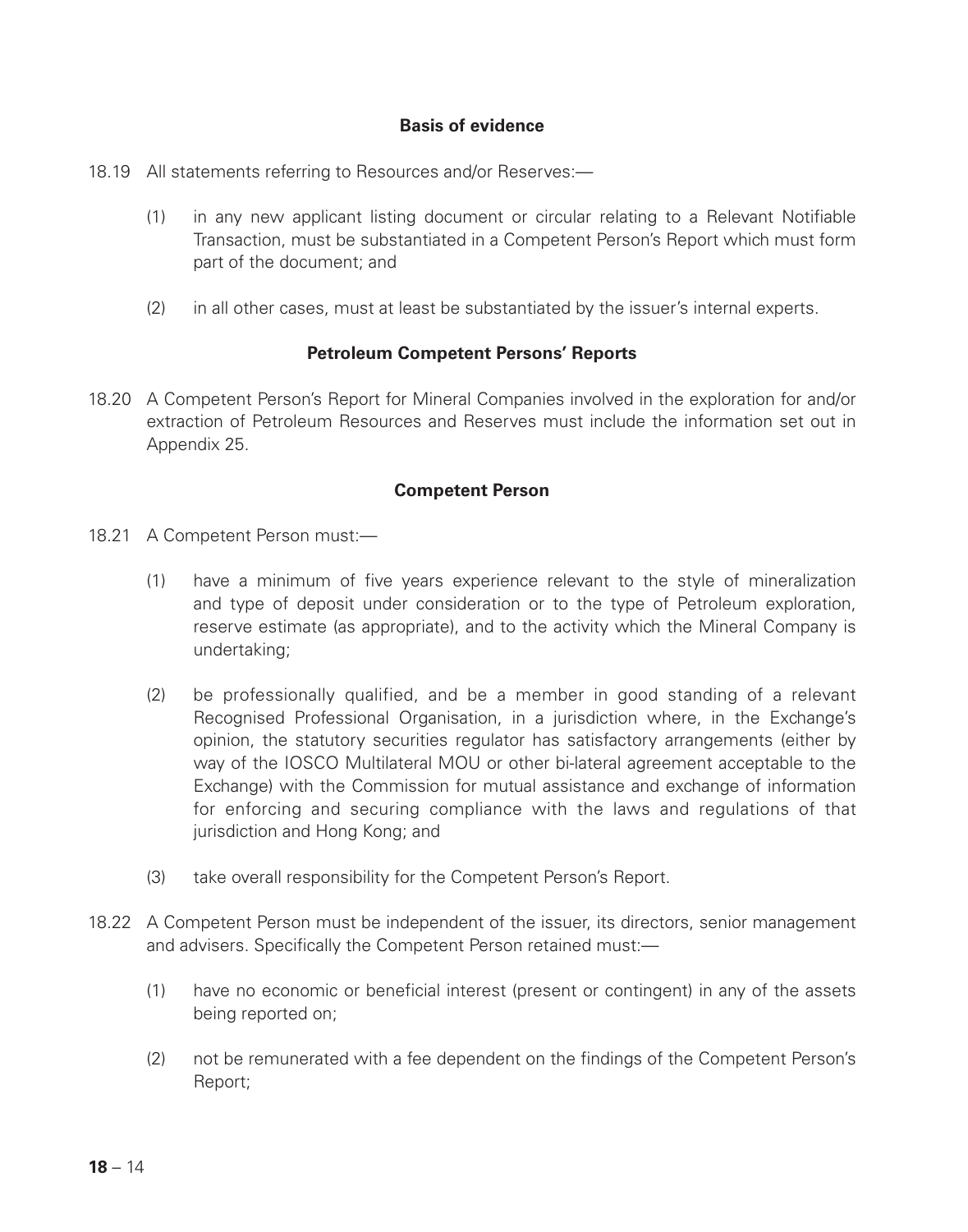- (3) in the case of an individual, not be an officer, employee or proposed officer of the issuer or any group, holding or associated company of the issuer; and
- (4) in the case of a firm, not be a group, holding or associated company of the issuer. Any of the firm's partners or officers must not be officers or proposed officers of any group, holding or associated company of the issuer.

# **Additional requirements of Competent Evaluators**

- 18.23 In addition to the requirements set out in rules 18.21(2) and 18.22, a Competent Evaluator must:—
	- (1) have at least ten years relevant and recent general mining or Petroleum experience (as appropriate);
	- (2) have at least five years relevant and recent experience in the assessment and/or valuation of Mineral or Petroleum Assets or securities (as appropriate); and
	- (3) hold all necessary licences.
	- *Note: A Competent Person's Report or Valuation Report may be performed by the same Competent Person provided he or she is also a Competent Evaluator.*

# **Scope of Competent Persons' Reports and Valuation Reports**

- 18.24 A Competent Person's Report or Valuation Report must comply with a Reporting Standard as modified by this Chapter, and must:—
	- (1) be addressed to the Mineral Company or listed issuer;
	- (2) have an effective date (being the date when the contents of the Competent Person's Report or Valuation Report are valid) less than six months before the date of publishing the listing document or circular relating to a Relevant Notifiable Transaction required under the Listing Rules; and
	- (3) set out what Reporting Standard has been used in preparing the Competent Person's Report or Valuation Report, and explain any departure from the relevant Reporting Standard.

## **Disclaimers and Indemnities**

18.25 A Competent Person's Report or Valuation Report may contain disclaimers of sections or topics outside their scope of expertise in which the Competent Person or Competent Evaluator relied upon other experts' opinions, but must not contain any disclaimers of the report in its entirety.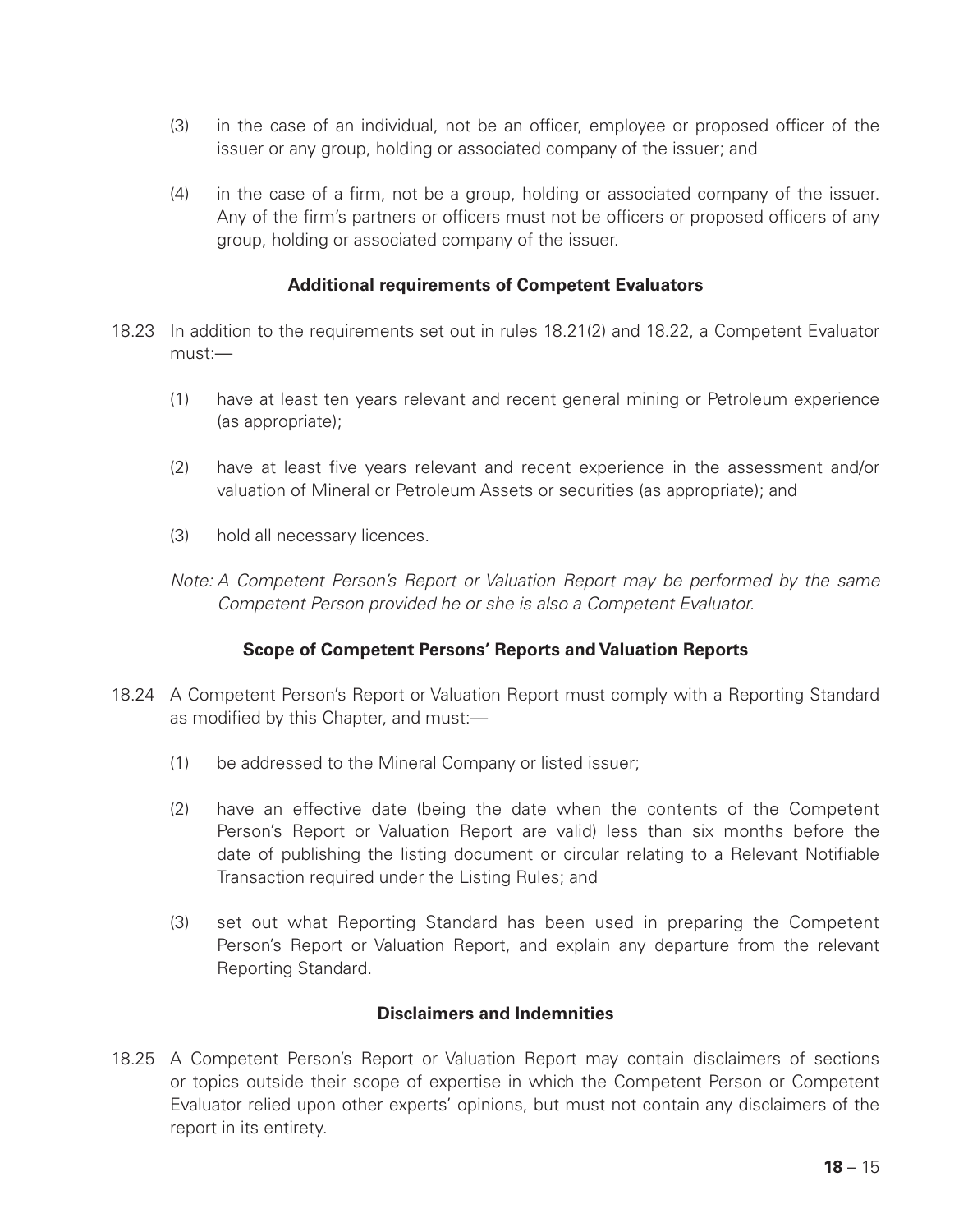18.26 The Competent Person or Competent Evaluator must prominently disclose in the Competent Person's Report or Valuation Report the nature and details of all indemnities provided by the issuer. Indemnities for reliance placed on information provided by issuers and third party experts (for information outside the Competent Person's or Competent Evaluator's expertise) are generally acceptable. Indemnities for fraud and gross negligence are generally unacceptable.

#### **Obligations of sponsor**

18.27 Any sponsor appointed to or by a new applicant Mineral Company under Chapter 3A must ensure that any Competent Person or Competent Evaluator meets the requirements of this Chapter.

# **REPORTING STANDARD**

#### **Mineral reporting standard**

- 18.28 In addition to satisfying the requirements of Chapter 13 (as modified by this Chapter), a Mineral Company exploring for and/or extracting mineral Resources and Reserves must also satisfy rules 18.29 and 18.30.
- 18.29 A Mineral Company must disclose information on mineral Resources, Reserves and/or exploration results either:—
	- (1) under:
		- (a) the JORC Code;
		- (b) NI 43-101; or
		- (c) the SAMREC Code,

as modified by this Chapter; or

- (2) under other codes acceptable to the Exchange as communicated to the market from time to time, provided the Exchange is satisfied that they give a comparable standard of disclosure and sufficient assessment of the underlying assets.
- *Note: The Exchange may allow presentation of Reserves under other reporting standards provided reconciliation to a Reporting Standard is provided. A Reporting Standard applied to specific assets must be used consistently.*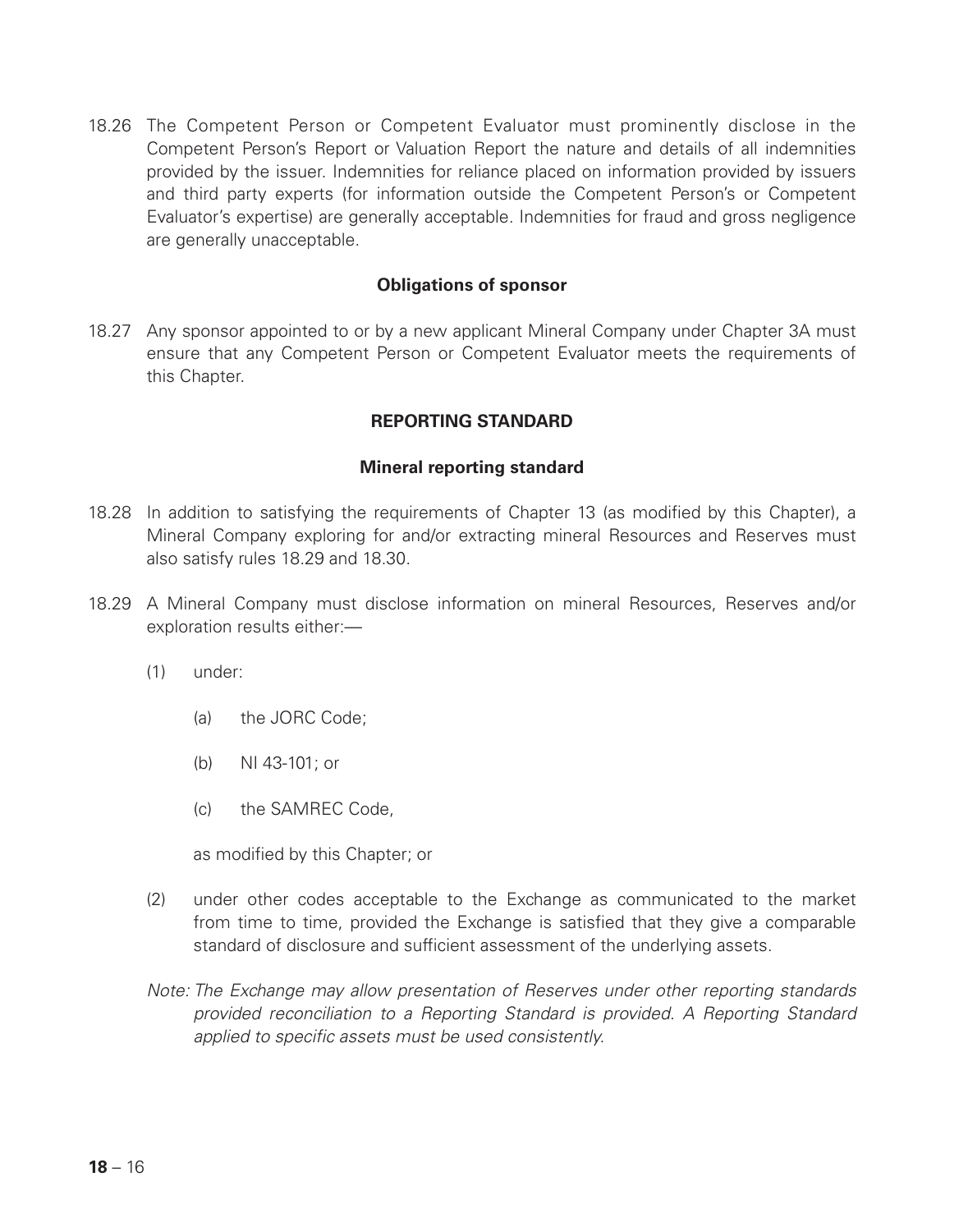- 18.30 A Mineral Company must ensure that:—
	- (1) any estimates of mineral Reserves disclosed are supported, at a minimum, by a Prefeasibility Study;
	- (2) estimates of mineral Reserves and mineral Resources are disclosed separately;
	- (3) Indicated Resources and Measured Resources are only included in economic analyses if the basis on which they are considered to be economically extractable is explained and they are appropriately discounted for the probabilities of their conversion to mineral Reserves. All assumptions must be clearly disclosed. Valuations for Inferred Resources are not permitted;
	- (4) for commodity prices used in Pre-feasibility Studies, Feasibility Studies and valuations of Indicated Resources, Measured Resources and Reserves:—
		- (a) the methods to determine those commodity prices, all material assumptions and the basis on which those prices represent reasonable views of future prices are explained clearly; and
		- (b) if a contract for future prices of mineral Reserves exists, the contract price is used; and
	- (5) for forecast valuations of Reserves and profit forecasts, sensitivity analyses to higher and lower prices are supplied. All assumptions must be clearly disclosed.

# **Petroleum reporting standard**

- 18.31 In addition to satisfying the requirements of Chapter 13 (as modified by this Chapter), a Mineral Company exploring for and/or extracting Petroleum Resources and Reserves must also satisfy rules 18.32 and 18.33.
- 18.32 A Mineral Company must disclose information on Petroleum Resources and Reserves either:—
	- (1) under PRMS as modified by this Chapter; or
	- (2) under other codes acceptable to the Exchange if it is satisfied that they give a comparable standard of disclosure and sufficient assessment of the underlying assets.

*Note: A Reporting Standard applied to specific assets must be used consistently.*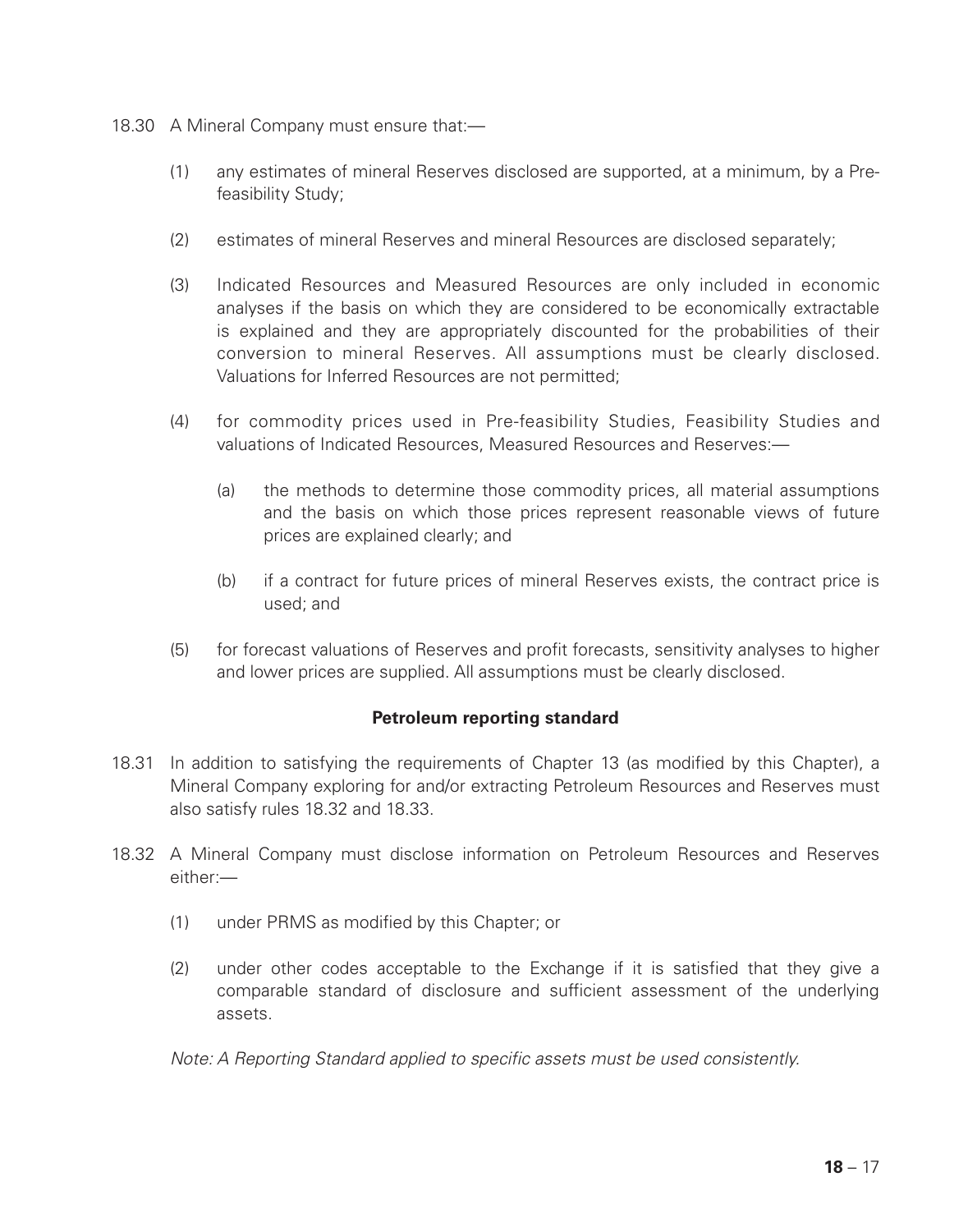- 18.33 A Mineral Company must ensure that:—
	- (1) where estimates of Reserves are disclosed, the method and reason for choice of estimation are disclosed (i.e. deterministic or probabilistic methods, as defined in PRMS). Where the probabilistic method is used, the underlying confidence levels applied must be stated:
	- (2) if the NPVs attributable to Proved Reserves and Proved plus Probable Reserves are disclosed, they are presented on a post-tax basis at varying discount rates (including a reflection of the weighted average cost of capital or minimum acceptable rate of return that applies to the entity at the time of evaluation) or a fixed discount rate of  $10\%$
	- (3) Proved Reserves and Proved plus Probable Reserves are analysed separately and principal assumptions (including prices, costs, exchange rates and effective date) and the basis of the methodology are clearly stated;
	- (4) if the NPVs attributable to Reserves are disclosed, they are presented using a forecast price as a base case or using a constant price as a base case. The bases for the forecast case must be disclosed. The constant price is defined as the unweighted arithmetic average of the closing price on the first day of each month within the 12 months before the end of the reporting period, unless prices are defined by contractual arrangements. The basis on which the forecast price is considered reasonable must be disclosed and Mineral Companies must comply with rule 18.30(5);
		- *Note: In the forecast case under PRMS, the economic evaluation underlying the investment decision is based on the entity's reasonable forecast of future conditions, including costs and prices, which will exist during the life of the project.*
	- (5) if estimated volumes of Contingent Resources or Prospective Resources are disclosed, relevant risk factors are clearly stated;
		- *Note: Under PRMS, wherever the volume of a Contingent Resource is stated, risk is expressed as the chance that the accumulation will be commercially developed and graduate to the reserves class. Wherever the volume of a Prospective Resource is stated, risk is expressed as the chance that a potential accumulation will result in a significant discovery of Petroleum.*
	- (6) economic values are not attached to Possible Reserves, Contingent Resources or Prospective Resources; and